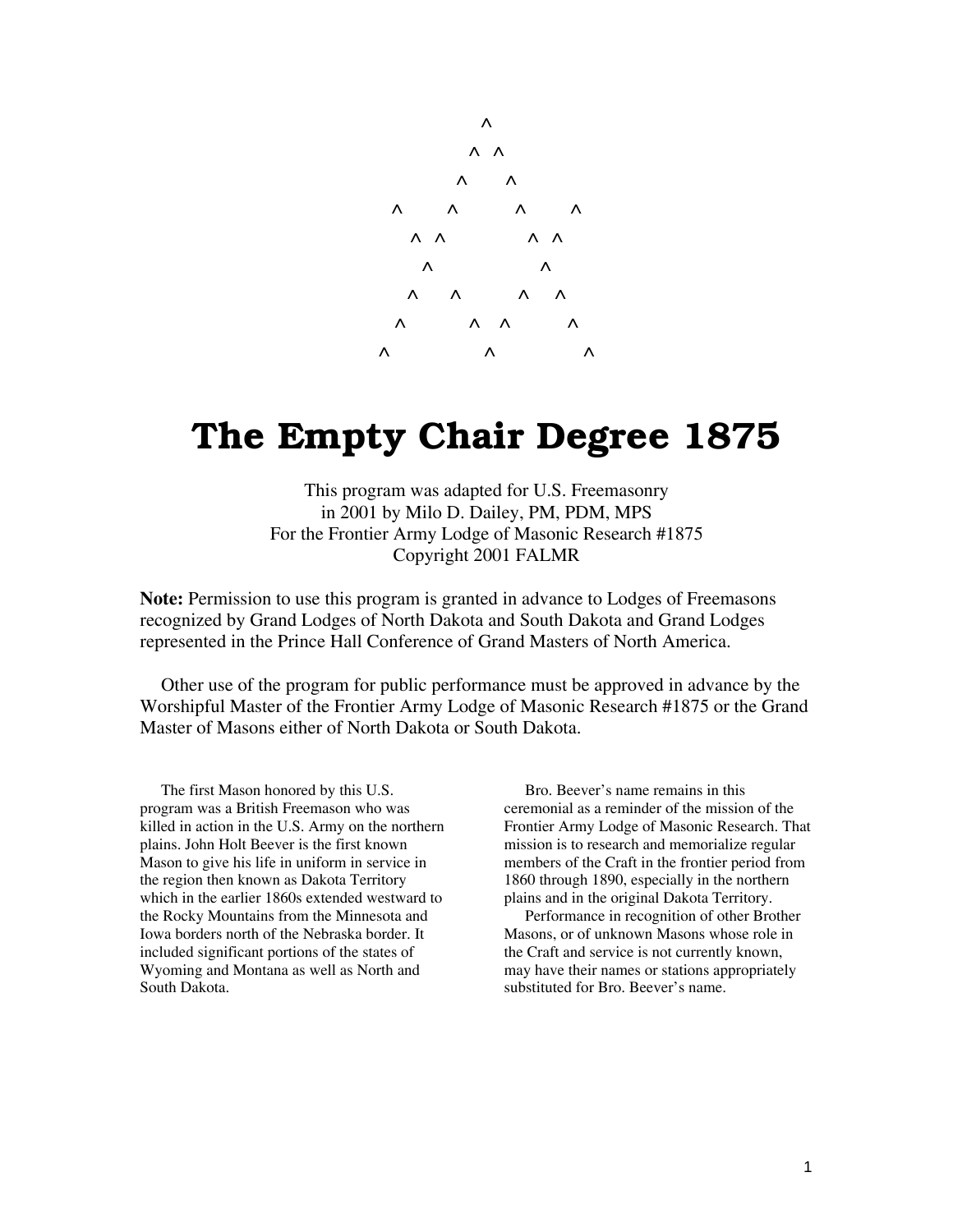# Empty Chair Degree 1875

This unofficial ritual may be exercised at a regularly tyled Lodge, or may be utilized as part of an open Lodge or similar setting among Masons, friends and family.

### **The Vacant Chair**

A vacant chair may be brought into the Lodge or meeting room by processional, or may be placed in advance between the Altar and the chair in the west; or in any appropriate place in a non-Masonic meeting or banquet room.

In an outdoor setting, it may be brought to the assembly preferably accompanied by appropriate music or again, in an appropriate position among those gathered.

#### **Furniture, accessories and other items required for the ceremonies**:

An altar, Bible, square and compasses, gavel for the Worshipful Master, a black-draped chair, and white Mason's apron, preferably a lambskin are required. Masons involved in the ceremony may wear aprons if allowed in their Grand Lodge jurisdiction. All or none of the officers should wear aprons. All Masons should wear white gloves. The Master and Wardens must wear white gloves. A sprig of evergreen for each Brother is **mandatory**.

# Opening the Degree

At the appropriate time, *the SW or appropriate officer* would announce:

+ W.M., there is an alarm at the outer door.

**+ W.M.:** \_\_\_\_\_\_\_\_\_\_\_ (Appropriate officer by title), you will attend to that alarm and see who seeks admission at this (Lodge ... Assembly of Brethren).

**+ (Appropriate officer):** Worshipful Master, Comrades and Brothers who have fallen in service of their country seek admission here, not in person, but through their spiritual presence that they seek our continued remembrance.

It also through the special memory of our fallen Brother, John Holt Beever, Lieutenant, United States Army, that Brethren fallen honorably in all wars be remembered.

#### *(If a civilian, the lines should read:*

*(Worshipful Master, Brothers who have served their fellows and fellow man seek admission here, not in person, but through their spiritual presence that they seek our continued remembrance.* 

*(It is through the special memory of our fallen Brother, \_\_\_\_\_\_\_\_\_\_\_\_\_\_\_\_\_\_\_, that these Brethren, and Brethren fallen honorably in all wars be remembered.)* 

**W.M.:** My Brother, bid the entry of our fallen Brothers and the opening of our hearts to their memory.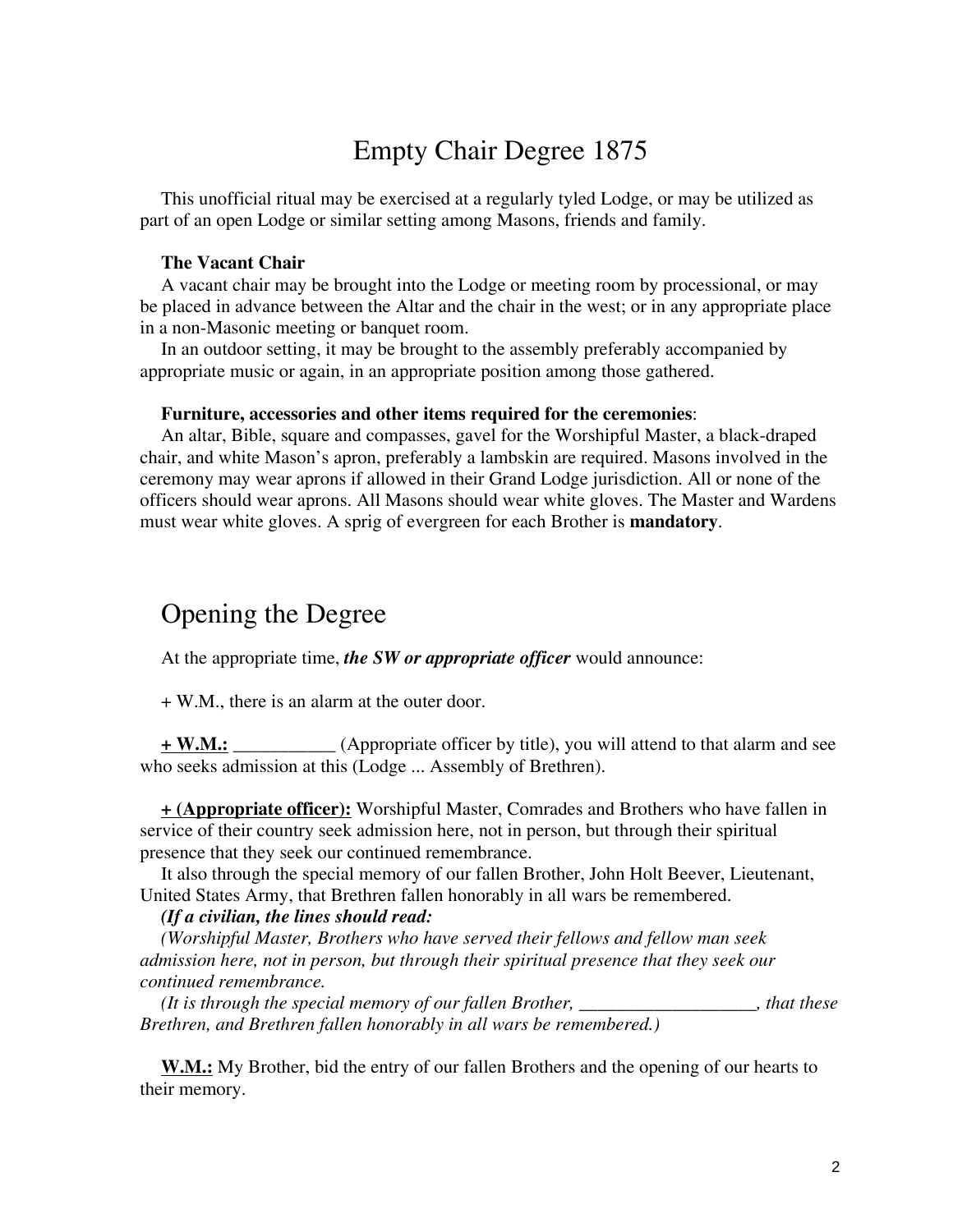(**If a processional, a color party carrying the empty chair enters the room**. The perambulation of the Lodge, room or meeting space is from the west to the north, across even between the WM and an altar, if there be one; before the Junior Warden, then to place it before the Worshipful Master in the east, and facing west.)

(If there be no processional with color guard, the chair, draped in black, is placed by appropriate Brothers at the verbal request of the Worshipful Master)

**W.M.:** + (Raps gavel) Brother Senior Warden

**SW:** (Stands) Worshipful Master

**WM:** Brother Senior Warden, it is my order that in recognition of our fallen Brother's presence, and his status as a Master Mason, that the apron of a Brother Master Mason be positioned as it would be were our Brothers present in body as well as spirit.

You, or a Brother who has honorably served his country in uniform, will approach the seat of our Brothers' memory, and perform the honor.

(The SW or appointed Brother shall approach the East to receive the Member's Apron from the W.M. The Brother so designated, as well as the WM and SW, should all be wearing such white gloves as would be used by the Lodge in Masonic funeral rites.)

(If a designated Brother, he marches at funeral pace to the chair, standing to the north side, facing the Senior Warden.)

-- *Either the SW or the designated Brother may perform the speaking part* --

**SW (or designated Brother)**: The Lambskin, or white apron, was the first gift of Masonry to our departed Brother.

It is an emblem of innocence and the badge of a Mason. It is more ancient than the Golden Fleece, or Roman Eagle, more honorable than the Star and Garter.

This emblem I now offer and secure for the seat of our deceased Brother, in recognition of his, and his Masonic companions dedication to the highest ideals of the Craft in the greatest of vicissitudes in service to their fellows.

*(Apron is placed on the seat of the chair, SW or designated Brother turns again to the West.)* 

**SW (or designated Brother)**: By this act we are reminded of the Masonic ideals of our fallen Brother and his fellows.

We see in clear vision the Noble thoughts, generous impulses, words of truth, acts of love and deeds of mercy.

The Masonic Apron represents these highest aspirations of a Brother in all ways, as each Brother knows they give to man his only genuine happiness, his lasting satisfaction.

To these precepts our Brother willingly and gladly subscribed.

(The appointed Brother or SW now marches at funeral pace to his own seat.)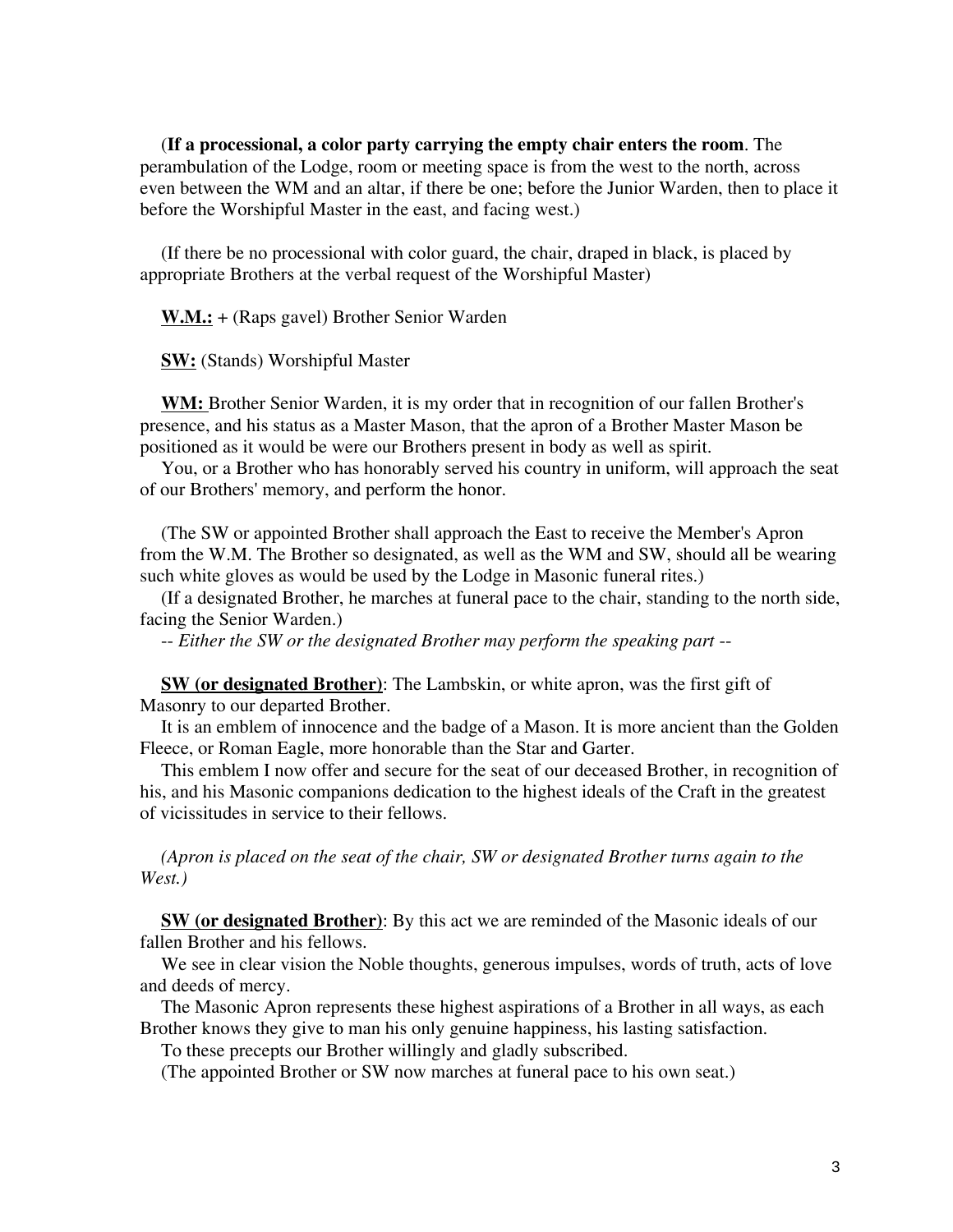### **WM**: *+(Rap to seat officers all but himself*)

**WM:** Our Brother \_\_\_\_\_\_\_\_\_\_\_\_\_\_\_\_\_ (\_\_\_\_\_\_), having given himself freely not only to the obligations of the Degrees of Masonry, but also to the obligations of service to his ideals as his lights showed them, thereby garnered the honors of his peers in service, his superiors and those who looked to him for leadership.

(*If there are awards or symbols of service, the WM then says and acts:* I now place these honors as decorations to his Masonic Apron.)

It is said a Man is made a Mason first in his heart.

The Mason may have earned honors before, or after he is raised to the Sublime Degree. But as the world sees, those honors do not decorate his Masonry, but rather highlight the spirit which made both a Mason and a man of service.

*(W.M. may posit the medals or other objects on the apron, or call up an appointed brother as above to place the medals.)* 

*(After medals are placed, the WM or appointed Veteran faces West.)*

**W.M.**: These honors of mankind for our Brother, whether in material or purely from the heart, represent mankind's decoration upon a life of honor and service.

(W.M. or appointed Brother returns to his place.)

**Chaplain** repeats the following prayer:

Most Gracious God, Great Architect of the Universe, Author of all good, and Giver of all mercy, pour down, we implore Thee, Thy blessings upon us, and grant that the solemnity of this occasion may bind us yet closer together in the bonds of Brotherly Love.

May the present instance of mortality forcibly remind us of our approaching and inevitable destiny, and weaning our affections from the things of this world…

Fix them more devotedly on Thee, our only safe refuge in the hour of need, and grant, O God, that when the summons shall come for us to leave our transitory Lodge on earth, the light which is from above shall dispel the encircling gloom…

And that departing hence with faith in Thee, in full hope of a resurrection and in charity with all men,…

We may, through Thy favor, be admitted to Thy Celestial Lodge on high, to partake in everlasting reunion with the souls of our departed friends and Brethren, the just rewards of a pious and virtuous life.

Amen

**Brothers**: So Mote it Be

*(-- Here comes a short recognition of the Brother's life: by the appropriate officer)*